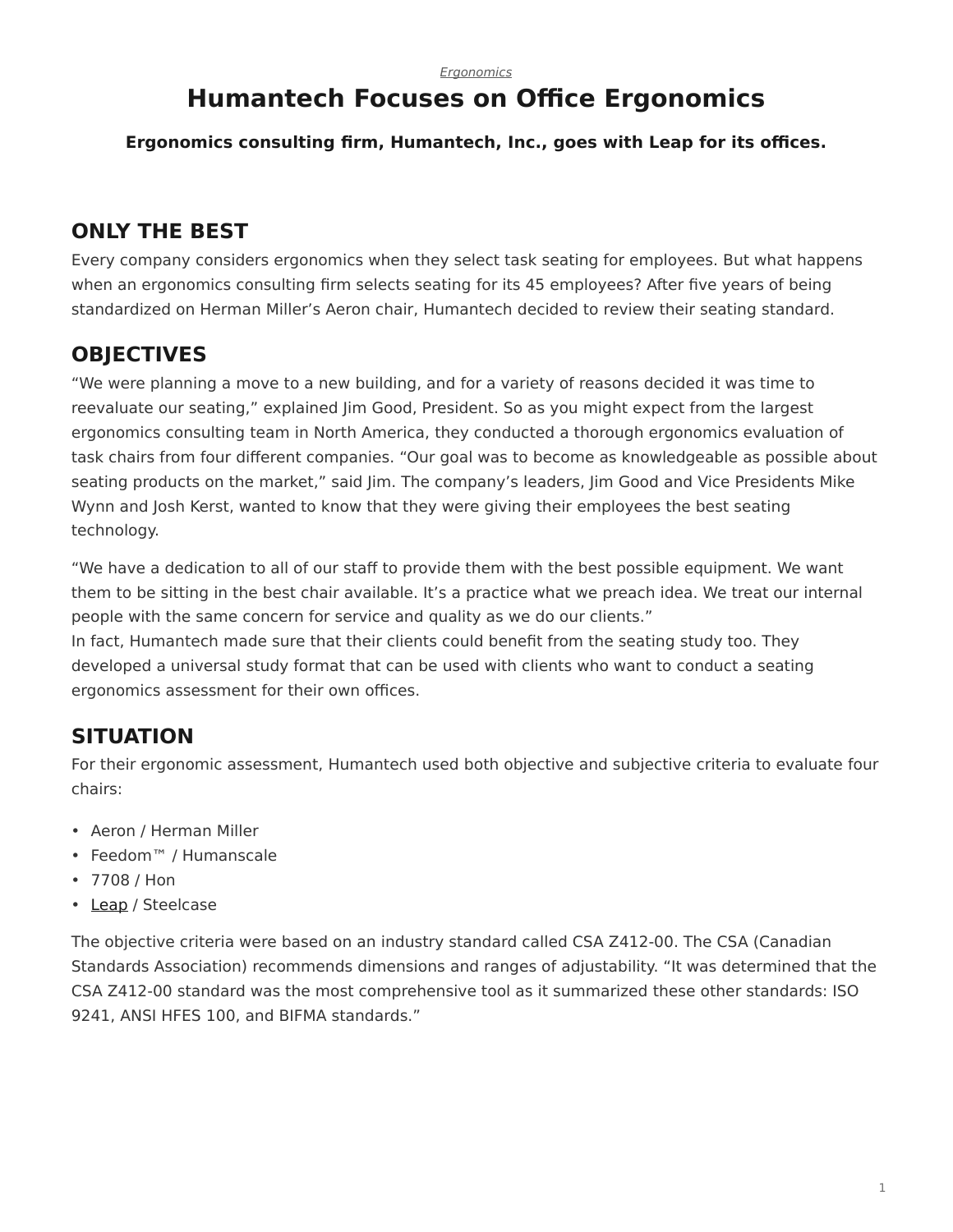#### **"Of the four chairs evaluated, Leap was the only one that met absolutely all of the objective requirements."**

For the subjective evaluation, Humantech called on (who else?) their own expert employees as test subjects. They selected a variety of people who reflected the range of body sizes found in the general population. The subjective evaluation collected data in two areas:

- Comfort/Discomfort
- Features + Functions

Each tester used each chair for three consecutive days and answered a series of questions. The chairs were rated in ten areas. For overall comfort, the testers rated Leap as 19.5% more comfortable than the next highest ranking chair. And for overall adjustability, Leap was rated as 25% more adjustable than the next highest ranking chair. In fact, Leap received the highest rating in nine of the ten subjective evaluation categories.

Some of Leap's features that helped it win such high marks are its Live Back™ that changes shape with the users' movements to support the entire spine, the Natural Glide System™ that allows users to recline without leaving their vision and reach comfort zones, arm adjustments, seat depth adjustment, and seat angle adjustment.

"Leap is easy to adjust, with excellent features," said Simone DeSousa, Director of Design, one of the seating testers. Another tester, Winnie Ip, Consultant, noted "Leap's arm rests are by far the best." Winnie also liked the fact that all of Leap's adjustment controls are labeled "which makes it easy to navigate." Irvine-based Ergonomics Engineer, Darren MacDonald, liked the Leap chair so much that he bought one for his home office. The opinions of these ergonomics professionals confirm that Leap is fulfilling its mission. Leap was designed based on extensive research of natural postures and how people move during the work day, to create a [modern office chair](https://www.steelcase.com/products/office-chairs/) that revolutionizes ergonomic seating.

Leap's back scored highest at 4.62/5.

Leap's seat pan scored highest at 4.62/5.

Leap's arm rest scored highest at 4.90/5.

#### **SOLUTION**

Based on the results of the ergonomic evaluation, Humantech knew their choice was clearly the Leap chair. There was another advantage to Leap that Humantech liked. One size chair that can fit everyone is a cost savings.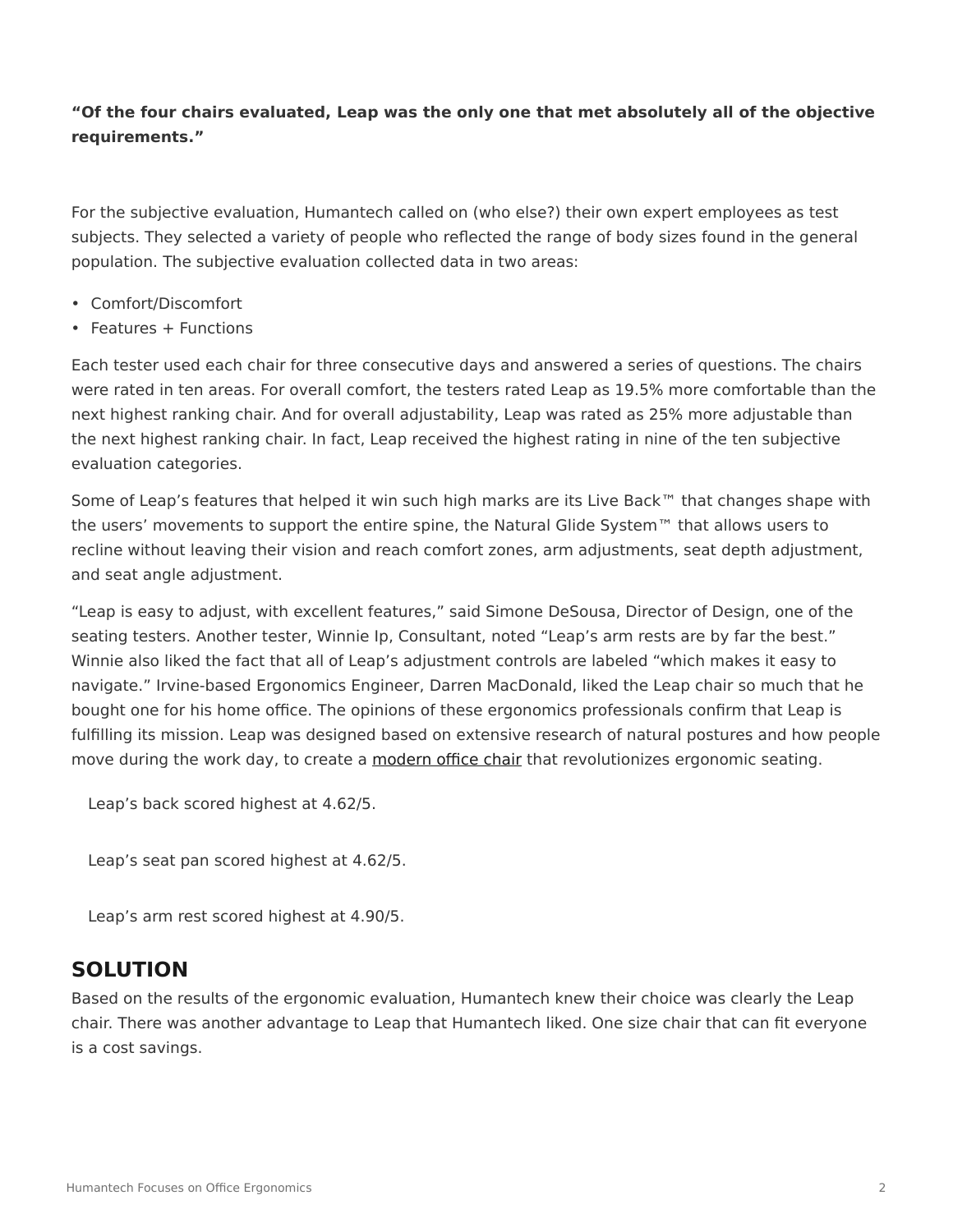The proof that Leap can fit a whole range of people came from the objective part of the study, which evaluated measurements and adjustability. And it was backed up by employees' comments. One 6ft. 4in. tall male employee wrote that Leap "accommodates bigger sizes" while a 5ft. 2in. tall female employee wrote that Leap is "very well suited to a smaller person."

#### **RESULTS**

Humantech installed Leap in both its Ann Arbor, Michigan and Irvine, California offices. End of story? Not when you're dealing with ergonomics fanatics. To compare the initial evaluation results to user satisfaction after sitting in Leap for four months, they sent out a follow-up survey to all employees. The results were consistent. On a scale of 1–5, Leap received a median score of 4.5.

The project's sponsors Jim, Josh, and Mike are happy knowing that they've given their employees the best seating technology on the market. "When they can sit down in that Leap and be comfortable … that just really hits home."

### **HUMANTECH, INC.**

#### **ANN ARBOR, MI**

A full-service human performance consulting firm specializing in occupational ergonomics. They are the largest consulting team of Board Certified Professional Ergonomists in North America. Humantech's client list, which includes many Fortune 500 companies, covers a variety of industries aerospace, telecommunications, automotive, healthcare, call centers, pharmaceutical, consumer products, oil and heavy vehicles.

Humantech uses their unique Human Performance Ergonomics™ approach to help clients link ergonomics to improved productivity and quality.

### **Featured Product**

**[Leap](https://www.steelcase.com/products/office-chairs/leap/)**

**[+About Steelcase](https://www.steelcase.com/discover/steelcase/our-company/)**

**[+Customer Care](#page-0-0)**

**[+Legal Notices](#page-0-0)**